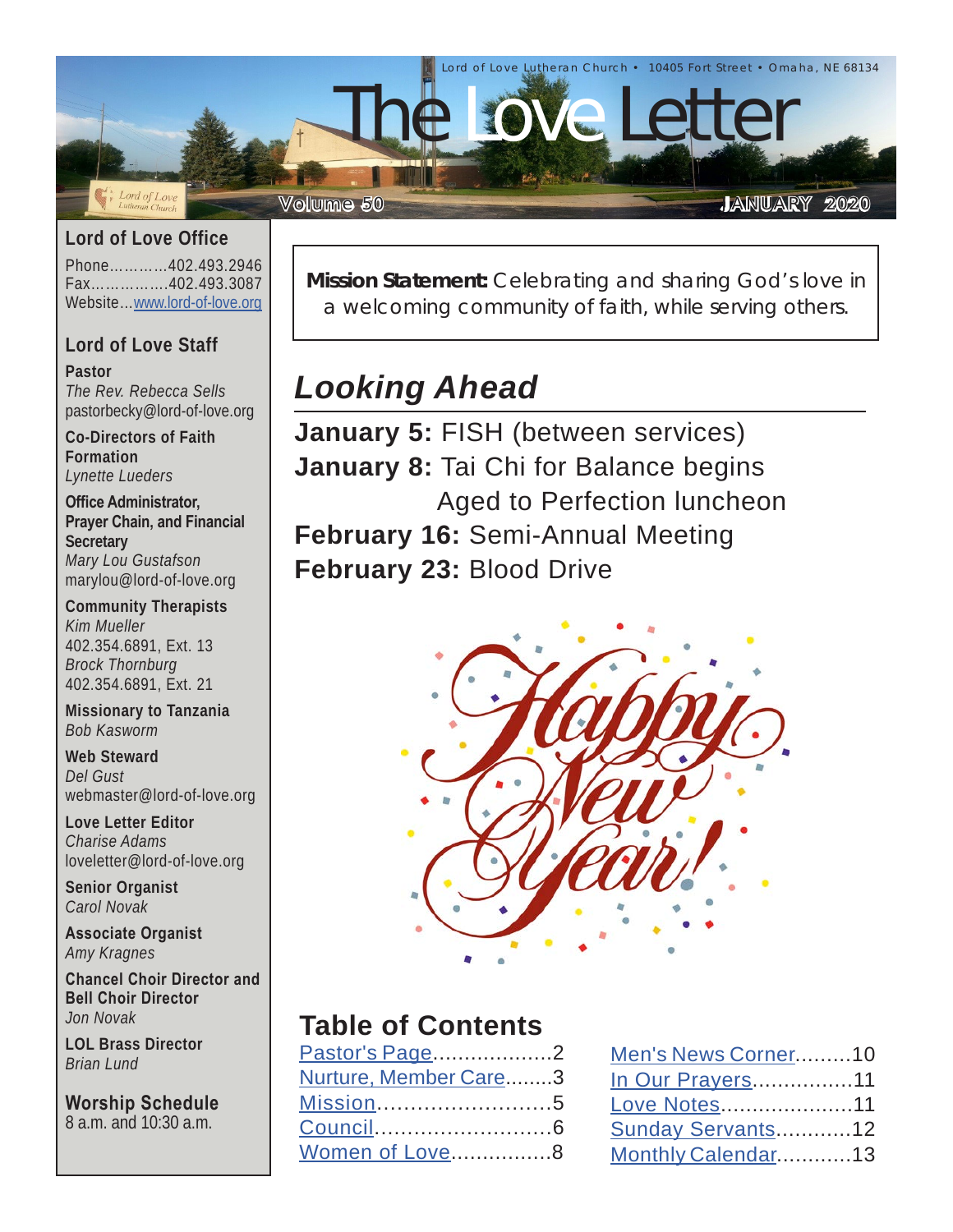# <span id="page-1-0"></span>PASTOR'S PAGE

#### **Arise, shine; for your light has come, and the glory of the Lord has risen upon you.**

**—Isaiah 60:1**

#### Happy New Year!

No matter what is going on for you, I hope and pray that you can hear Isaiah 60:1 speaking to your soul and letting you know that, even if things haven't been the best, or there is news that scares you, we can take refuge and have hope. The light of the world has come to shine with newness of life upon us, and through us to others. This is a great gift God has given to us, especially in Jesus, both in knowing that God is with us, and that God has sent a savior who allows us to be loved, forgiven, accompanied, and enlightened. Even when the ways of the world seem like a cloud of darkness looming around us, there is still a word of hope and faith that asks us to not only see it shining in our own lives, but also that this light, having come to rest upon us, has called us to action!

The action for us is to arise! To wake up and look up and study God's Word, so that it fills us with light and hope when we need to get through the next year, day or even the next hour. When the Word of God shines hope upon us to be the people God has called us to be, a light! A light that shines in the darkness for others, because we know and are connected to our God, who is the source of all life and all new hope. And while this does not necessarily mean that we will live in our own glory, and promised prosperity, we do know that we are not alone and that God Incarnate promises



to be with us. God has come in the flesh and in the Spirit to deliver to us all the strength and hope to live through hard times and periods of darkness, as well as times of great joy, knowing that no matter what the "ending" might seem to be, ours will be bathed in the perpetual light of Christ.

So we are called to be of good courage and do what we can to bring this light of hope to the lives of those around us, by sharing God's love with others. And as we do, God promises to continue to be ever-present with us, enabling us to find hope no matter what.

And if you ask a hospice nurse, who sits with people in their final days on earth, it is this very light and presence of Christ in one's life *(continued on next)*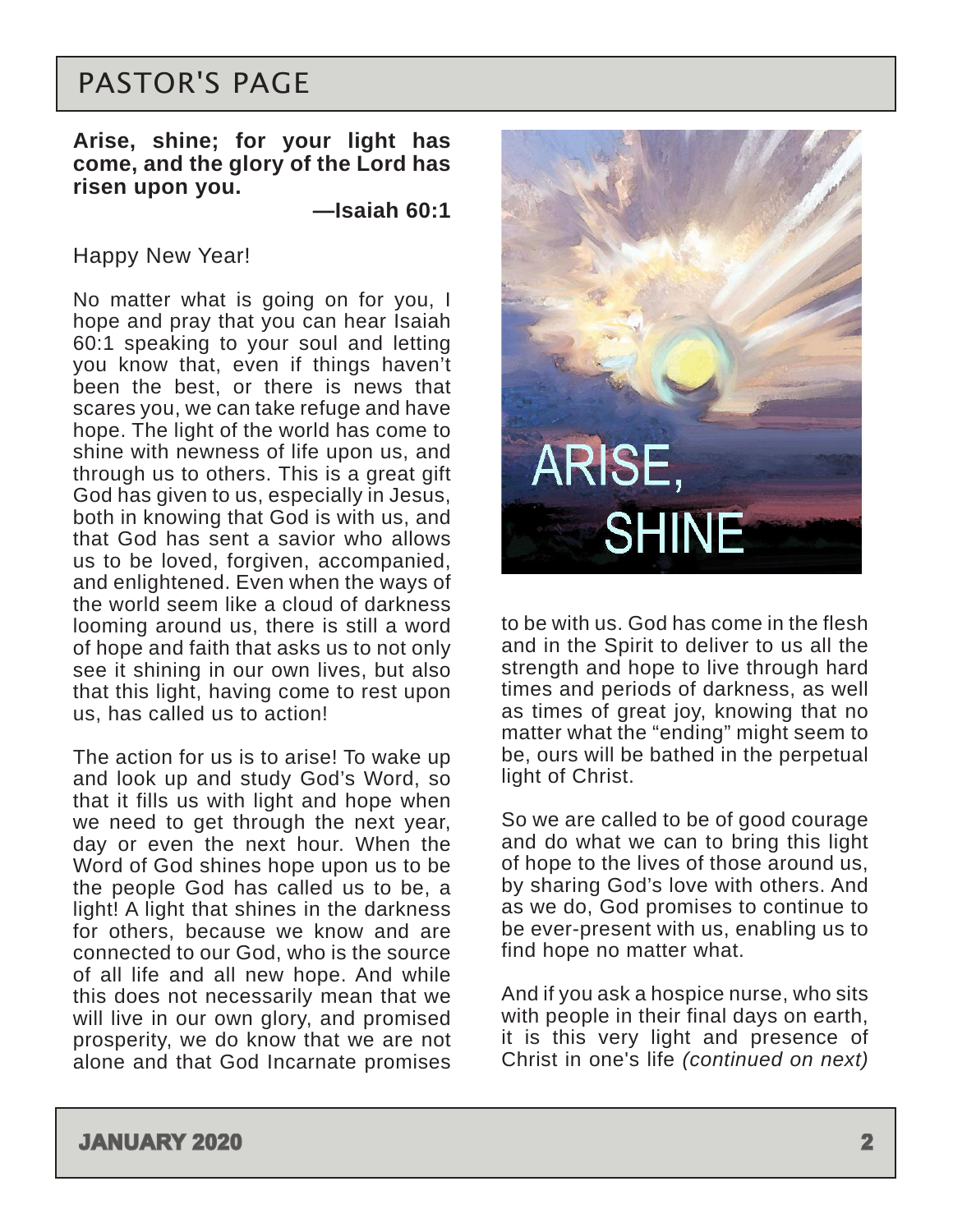# <span id="page-2-0"></span>PASTOR'S PAGE

*(continued from previous)* that can bring peace even in the face of death. Because by faith, even death comes with a promise that God will be with us, and that we will arise in the perpetual light of God forever.

But, for those of us not on our death bed, we are called to arise and find ways to witness to the light that is everpresent with us and find ways we feel called to deliver hope, light, or strength in the name of Jesus, meeting people right where they are at. This is our lightbearing calling as the body of Christ for the sake of one another and for the sake of the world.

May the true Light hold and sustain you and shine through you this coming year,

Pastor Becky <><



#### **A Word of Thanks:**

I feel so blessed to be called to work and serve amongst you as your pastor here at Lord of Love. You continually bring light and hope to me through the ways we work together to make a difference in the name of Jesus. And as Christmas just happened, I am once again moved and encouraged by the ways you shared God's love with others, the thoughtful and generous way you shared God's love with me and my family, and through the God-sightings I have been privileged to see and hear about through the light of Christ shining and working in you and shining through you to others as well. Thank you for being a witness of the Lord of Love in my life, the lives of my children, and in the lives of many others.

Sincerely, Pastor Becky Sells and family



## NURTURE

#### **FISH (Faith, Inspiration, Stories and Hope) Times are Changing!**

FISH, where we gather inter-generationally to share our highs and lows, read and talk about God's Word, pray, and bless one another, will be changing slightly. We will still gather on the **first Sunday of the month** in the fellowship hall from 9:15-10:10 a.m., but we will be putting more emphasis on working together to serve others and fellowship with one another. For instance, the first Sunday in January will *(continued on next)*

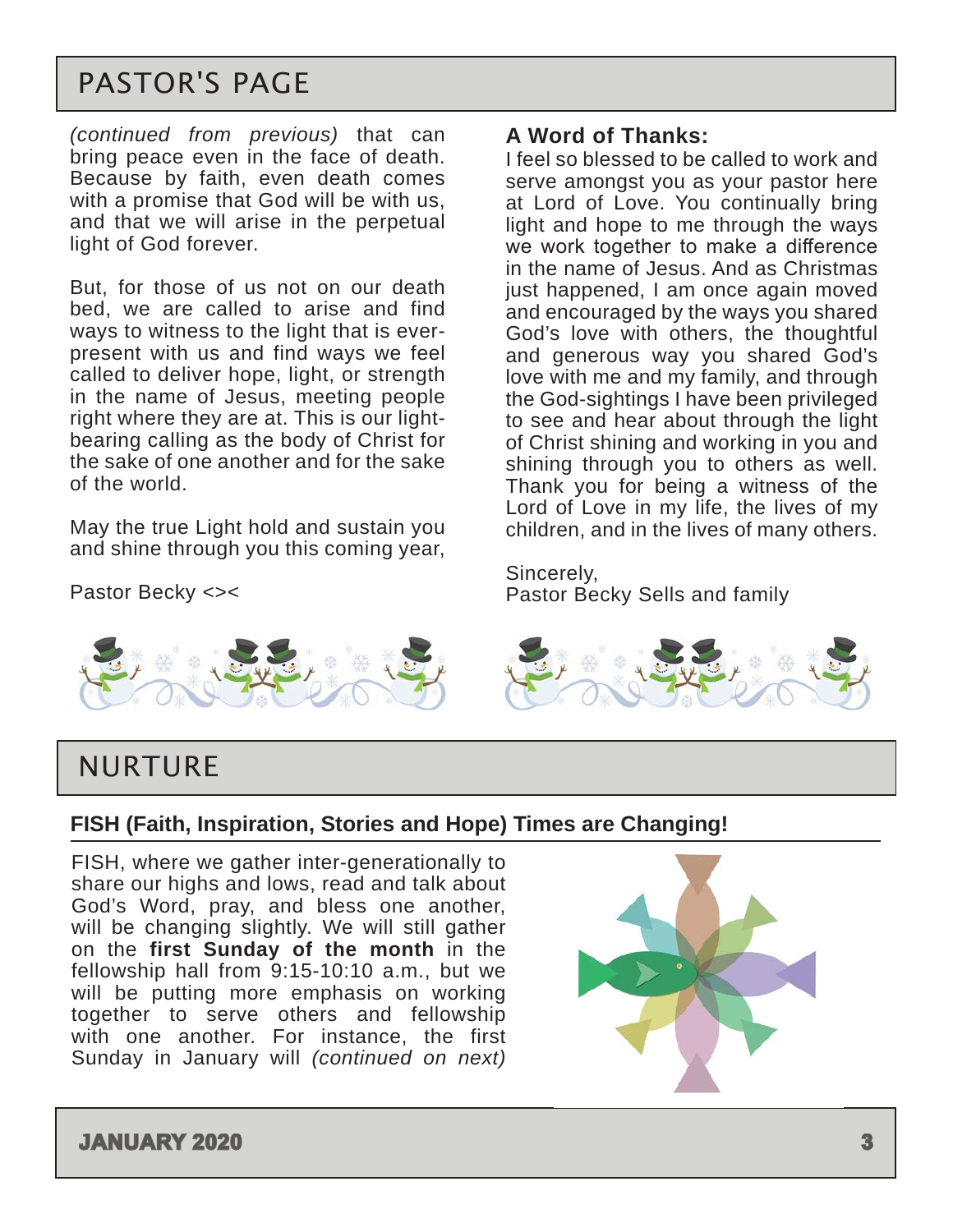# NURTURE AND MEMBER CARE

#### **FISH Times are Changing!**

*(continued from previous)* be focused on un-decorating the church from Christmas, as well as sharing leftover goodies with one another in the fellowship hall.

The biggest change will be our 3rd Wednesday Nights. Starting Jan. 15, we will **no longer be having whole congregational meals on the 3rd Wednesday.** Instead, we are moving our focus to fostering mentor relationships with our confirmation students and their mentors. This means the **confirmation students will meet from 6-7 p.m.** on the 3rd Wednesdays for one-on-one time with their mentors in the fellowship hall. There will still be food provided during this time for the 16-18 people who will be in attendance, but I will be asking mentors and parents to help provide this for the group.



And a huge thank you to all of you currently mentoring our youth and all of you who support them, regardless of whether you are asked to do so personally or if that's just you and what you feel called to do. It takes a village…

#### **Member Care Team Thanks**

Thank you to the Member Care Team for promoting the spiritual, physical and emotional health of the Lord of Love family. Thank you to **Kathy Christensen, Paula Foster, Cathy Aden, Jackie Barnett** and **Joan Witt** for making a difference!

#### **Donut and Coffee Fellowship**

Thank you to all who have helped with  $\rightarrow$ Sunday morning fellowship time by preparing the coffee carts on Saturday mornings, plugging in the pots, picking up the donuts and cookies from HyVee and/or cleaning up



the coffee carts on Sunday mornings during September, October, November and December. The fellowship time is very meaningful to many, so THANK YOU! THANK YOU! THANK YOU!

Please consider participating in this fellowship ministry in 2020 by indicating when you would be able to pick up donuts or clean up the coffee cups. There is a sign-up sheet on the bulletin board in the narthex. Thank you in advance.

#### **Game Night Coming Soon**

We are still planning a game and snack night in January. Watch the bulletin for details.

#### **February Dinner Help Needed**

Calling all event planners! Would you be willing to help plan and organize a Valentine evening or "Love Dinner" in February? Please talk with Rosie Avalos or Joan Witt with any ideas or suggestions.

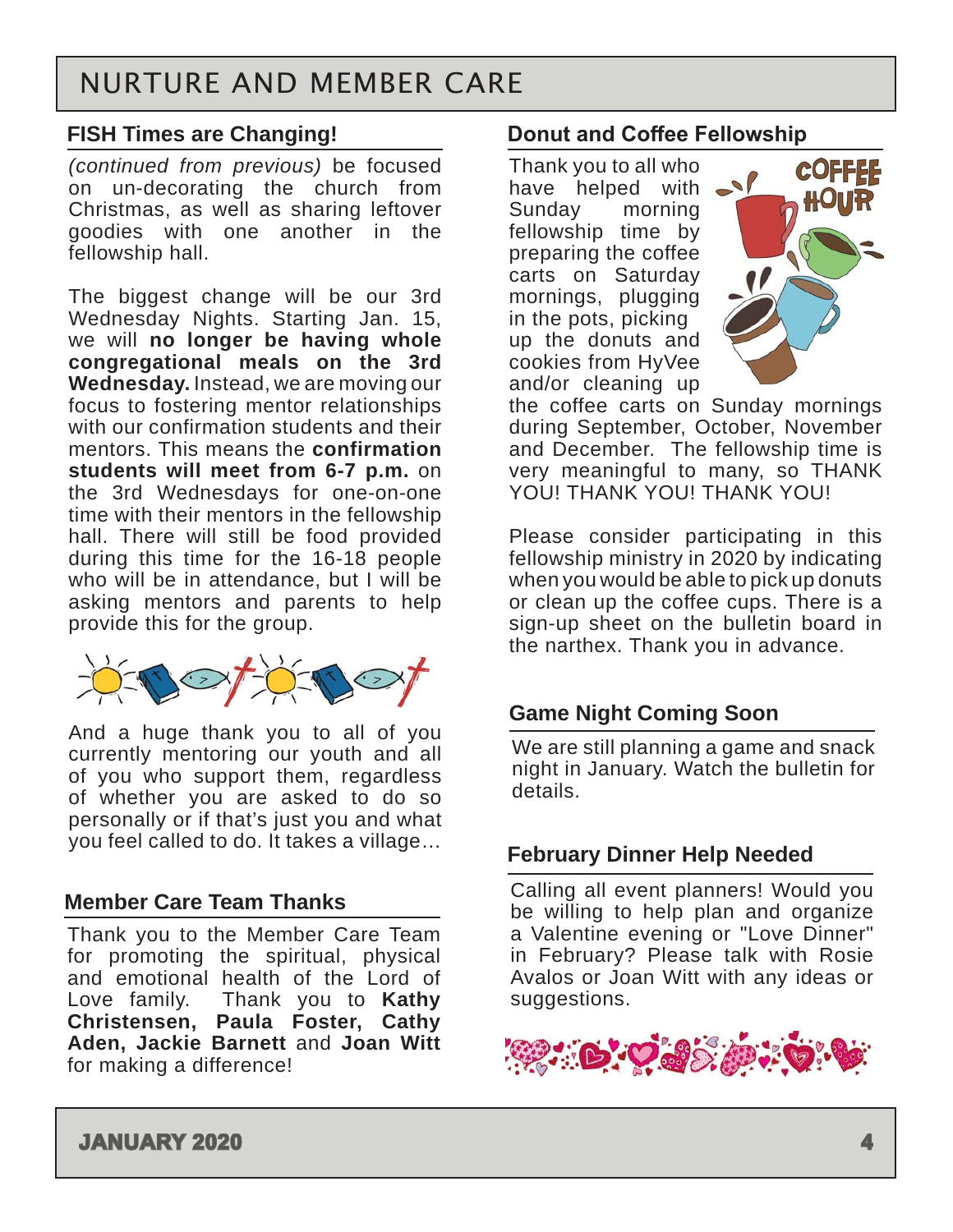# <span id="page-4-0"></span>NURTURE AND MEMBER CARE

### **Aged to Perfection Luncheons**

Save the dates for Aged to Perfection:

- January 8
- February 12
- March 11
- April 8
- May 13
- June 10
- July 8
- August 12
- September 9
- October 14
- November 11 December 9



The book club will meet on the following dates at 1 p.m. at Lord of Love. Contact Jane Gehringer with any questions.

**Jan. 28:** *Poisonwood Bible* by B. Kingsolver

**Feb. 25:** *The Children's Blizzard* by D. Laskin

**March 24:** *The God of Small Things* by A. Roy

**April 28:** *Hidden Figures: The American Dream & the Untold Story of the Black Women Mathematicians Who Helped Win the Space Race* by M. Shetterly

**May 26:** *Searching for Sunday* by R. Evans

**June 23:** *The Glass Castle* by J. Walls

**July 28:** *Braving the Wilderness* by B. Brown

**Aug. 25:** *Jayber Crow* by W. Berry

**Sept. 22:** *Unbroken: A World War II Story of Survival, Resilience, and Redemption* by L. Hillenbrand

**Oct. 27:** *Inspired: Slaying Giants, Walking on Water, Loving the Bible Again* by R. Evans

**Nov. 24:** *Gift from the Sea* by A. M. Lindbergh

## MISSION

#### **Mission Possible Update**

Special offerings for the Thanksgiving service, Wednesday night Advent services, and Christmas were designated for the ELCA AMMPARO program, with the first \$715 going to ELCA Good Gifts for a family farm. Noisy November offerings that the children collected during services are also going to support AMMPARO. Thank you for helping us be God's hands throughout the world.

The Mission Possible Team will meet on **Jan. 14 at 6:15 p.m.** to discuss options for special Lenten and Easter offerings. Let us know if you have specific ideas OR if you would like to serve on this team. Talk to any of us: Charise Adams, Paula Foster, Dave Hild, Jeri Morgan, Bill Morris, Jesse Brewer, and Deb Lund.

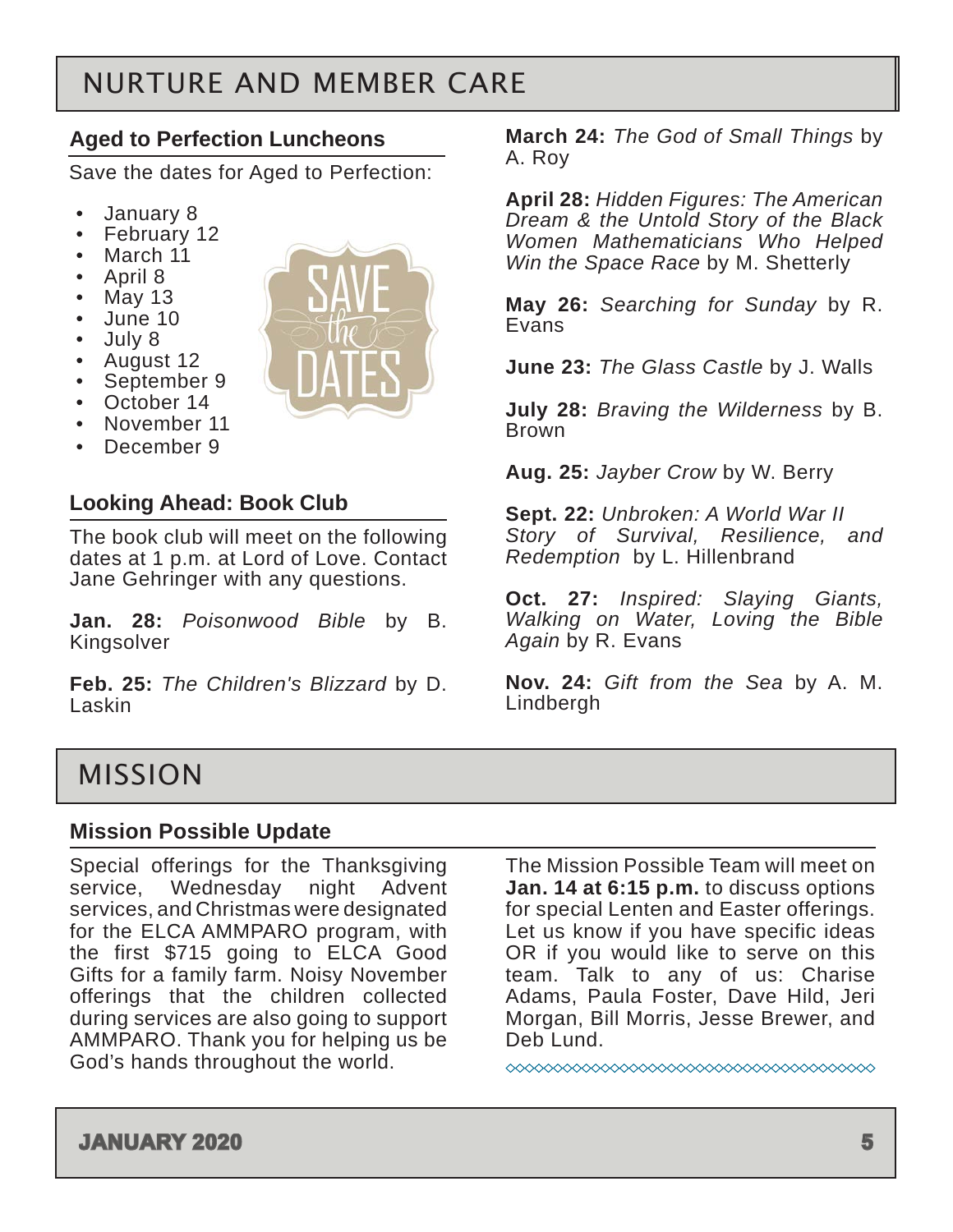# <span id="page-5-0"></span>CHURCH COUNCIL

#### **From Council President Brian Lund**

So if anyone is in Christ, there is a new creation: everything old has passed away; see, everything has become new!

—2 Corinthians 5:17 (NRSV)

The start of a new year is seen as a time to begin something. As we enter 2020, it is also a new decade! What opportunities and challenges will we encounter? What should be our focus? How do we move forward in the best possible direction? I keep these questions in mind as we enter this new year. How reassuring to know that God is with us always as we make our way. I pray that we allow His spirit to continue to work through us.

Our December council meeting was a time to reflect on accomplishments of 2019 and identify some key priorities for 2020. Worship attendance, nursery staffing, youth engagement, faith formation, member care and fellowship, maintenance of our building and property, financial stability, and many other areas were addressed. A big area of success was engaging the local community including identifying and delivering tangible assistance to people in need.

You will be able to read about more details in our upcoming annual report. Our outreach efforts, in particular, were a great start in making Christ's love more visible in our community. These things were accomplished with the input and assistance of congregation members. Thank you for helping Lord



of Love to be a blessing to our members and community.<br><sub>g</sub>ocococococococococococococococo

Praise be to the God and Father of our Lord Jesus Christ, the Father of compassion and the God of all comfort, who comforts us in all our troubles, so that we can comfort those in any trouble with the comfort we ourselves receive from God. —2 Corinthians 1:3-4 (NIV)

Deb and I remain humbled by the love, care, compassion, and support provided to us in recent weeks. I know that we are not the only members who have experienced this outpouring. Thank you for ministering to our needs and to all who need our prayers, kind words, help, and love*.* I am so thankful for the support *(continued on next)*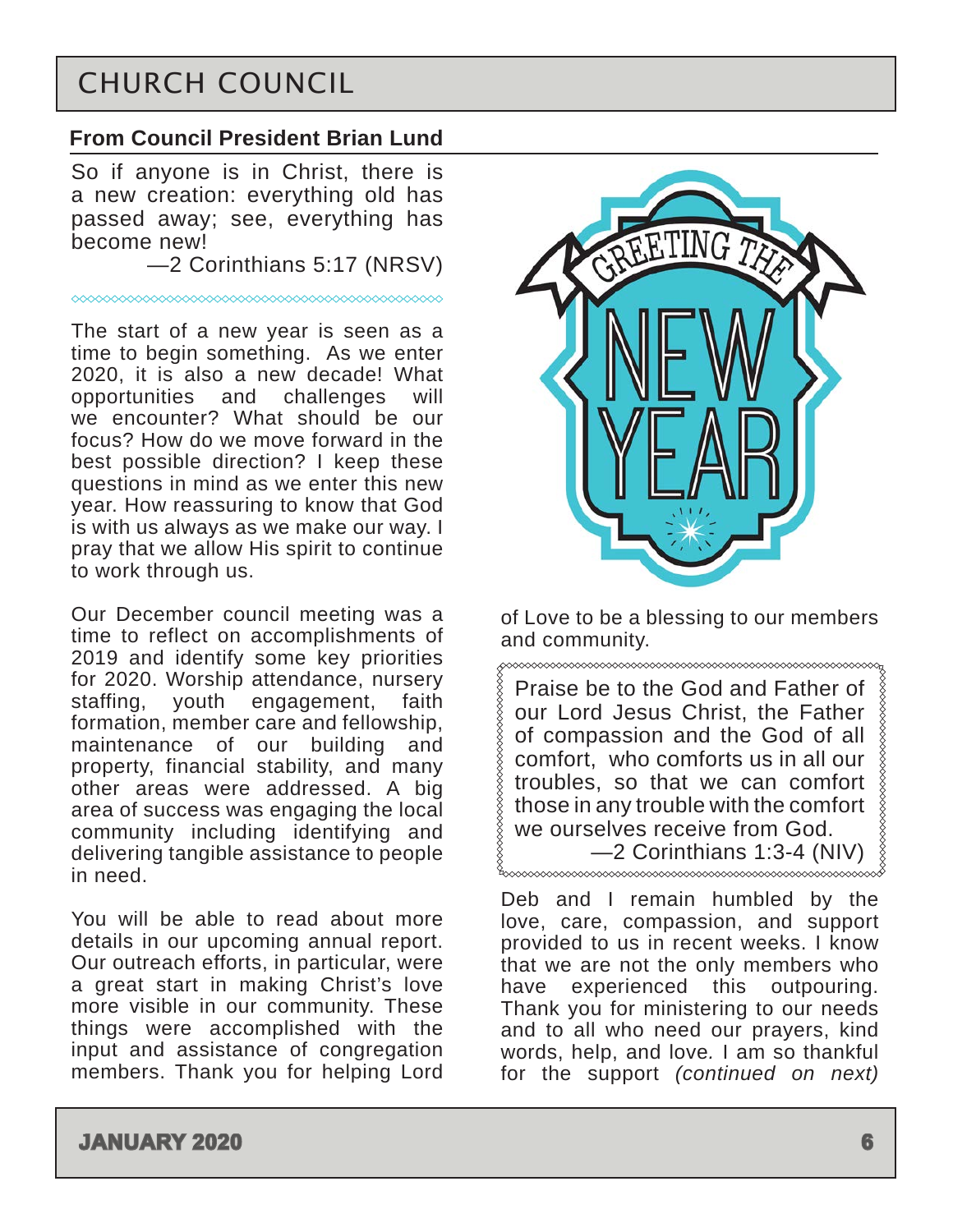# CHURCH COUNCIL

## **From Council President Brian Lund**

*(continued from previous)* and leadership of the members of our congregation council. Please join me in thanking them for serving: Kathy Christiansen, Paul Murphy, Rett Messerschmidt, Rex Quadhamer, Shawn Lorenzen, Joan Witt, Rosie Avalos, Paula Foster, Charise Adams, Paul Christenson, and Brandon Zalesky. Pastor Becky also deserves thanks for her tremendous ministry to our congregation.

Please continue to pray for the ELCA, Presiding Bishop Elizabeth Eaton, our Nebraska Synod, Bishop Brian Maas, Pastor Becky, our staff, our members, our ministry together, and all of those in need.

Blessings in faith and service, Brian Lund

## **Giving Status**

 General Fund financial information for November 2019: Actual Income - \$22,109.98 Actual Expense - \$24,063.13 Debt Reduction - \$20,900.00

Financial Information Year-To-Date as of the end of November: Actual Income - \$318,027.00 (Includes Debt Reduction shown above) Actual Expense - \$295,767.50

As of the end of November, the available cash balance is \$10,587.33. Debt reduction offerings of \$20,900 were received, which includes the Thrivent match of \$5,000. Weekly offerings of \$6,912 are needed to meet budgeted expenses. The weekly offering average at the end of November was \$6,200, which does not include the amount received for debt reduction. Thank you for your continued support.

| 2020 Lord of Love Church Council                                                                                                                                                                                                                                                                                                                    |                                 |  |  |  |  |
|-----------------------------------------------------------------------------------------------------------------------------------------------------------------------------------------------------------------------------------------------------------------------------------------------------------------------------------------------------|---------------------------------|--|--|--|--|
| Vision and Coordination: Brian Lund, President; Paul Murphy, Vice-President;<br>Renae Rich, Secretary; Rett Messerschmidt, Treasurer<br><b>Nurture:</b> Rosie Avalos and Joan Witt<br><b>Outreach:</b> Matt Willard and Charise Adams<br><b>Resources:</b> Brandon Zalesky and Paul Christenson<br><b>Worship:</b> Rex Quadhamer and Shawn Lorenzen | <b>COUNCIL</b><br><b>CHURCH</b> |  |  |  |  |

fhank<br>Umul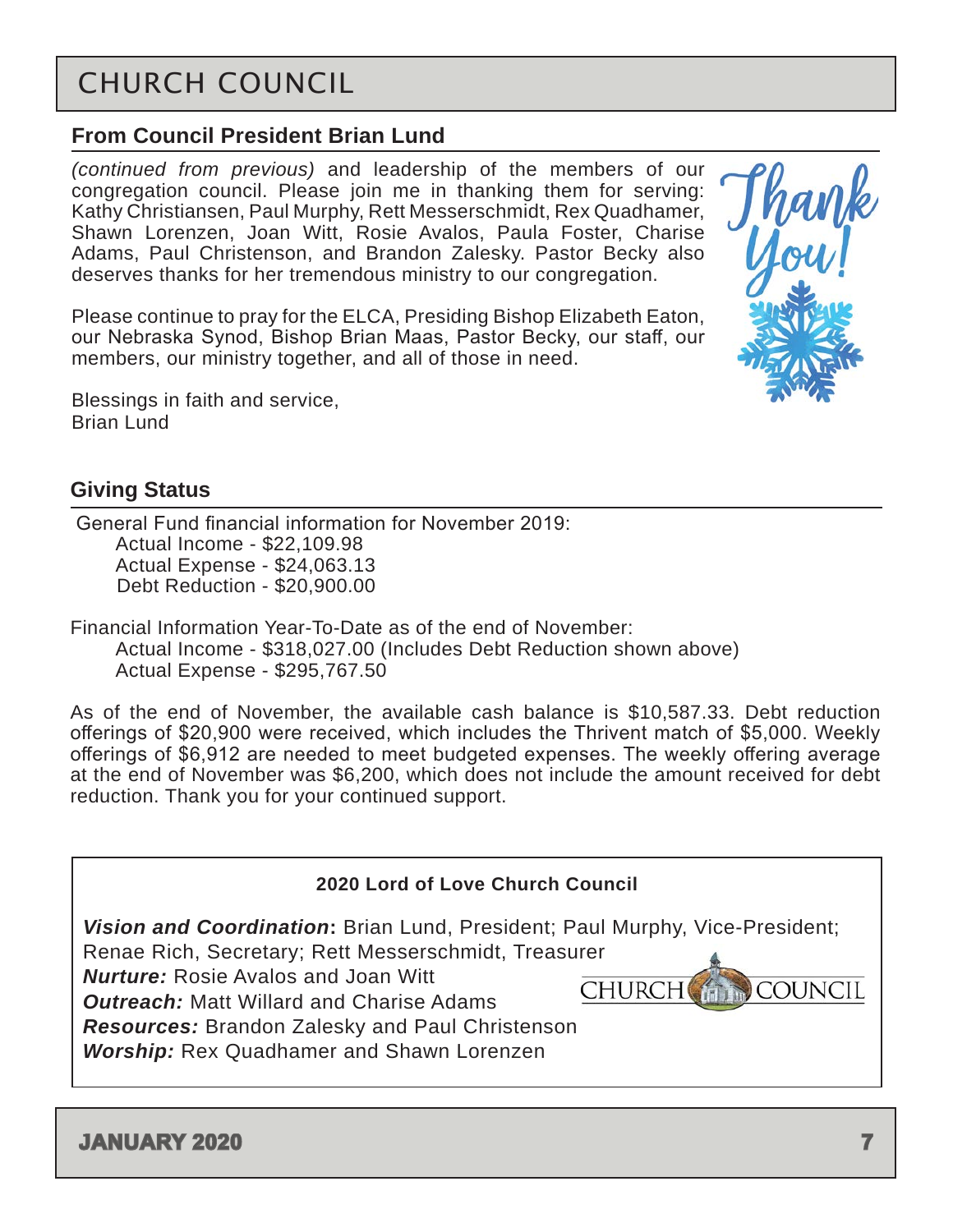# <span id="page-7-0"></span>CHURCH COUNCIL

#### **Grant Announcement from Kathy Christiansen**

[Immanuel Vision Foundation](https://www.immanuel.com/about/immanuel-vision-foundation) sponsors Nebraska Synod (ELCA) grants (up to \$10,000), which are awarded annually in November after a detailed application process. This past summer, the Lord of Love Church Council worked on and submitted a grant proposal asking for financial support for three new projects: Tai Chi community classes, Loads of Love (Paper and Personal Hygiene Pantry), and a future project called Lord of Love Reads. We asked for a total of \$9500, budgeted as \$1000 for Tai Chi, \$4000 for Loads of Love, and \$4500 for Lord of Love Reads.



In late November, we received word from the Foundation that we had been awarded \$1000 outright for the Tai Chi classes. Additionally, they will partially support Loads of Love with a one-to-one challenge grant of \$2500. **This means that we will need to raise \$2500 (in either dollars or "in kind" donations) by June 30, 2020 and provide documentation in order to receive the funds.** The Church Council is currently reviewing the best process for this challenge.

This is excellent news for Lord of Love and our mission to serve our community while celebrating and sharing God's love. Please contact one of the council members if you have any questions.

# WOMEN OF LOVE

#### **Secret Angel Reveal**

The Secret Angel Reveal with coffee fellowship will be held in the fellowship hall after the first service on **Jan. 12.** The 2019 participants are asked to bring a signed card for their secret angel. Registration forms for 2020 will be available. All women are invited to attend and find out how a little token of friendship may be all it takes to make someone's day. Ashley Hamik is our secret angel coordinator.

#### **Soup Lunch: Jan. 2**

From Amy Kragnes: Come on over for a soup lunch **Thursday, Jan. 2 at noon** at my house (309 S 155th Ave.) if you dare. I usually find a pretty unusual soup to try, plus some favorites. Let me know if you're coming so I know how many bowls to set out: 402-697-9165

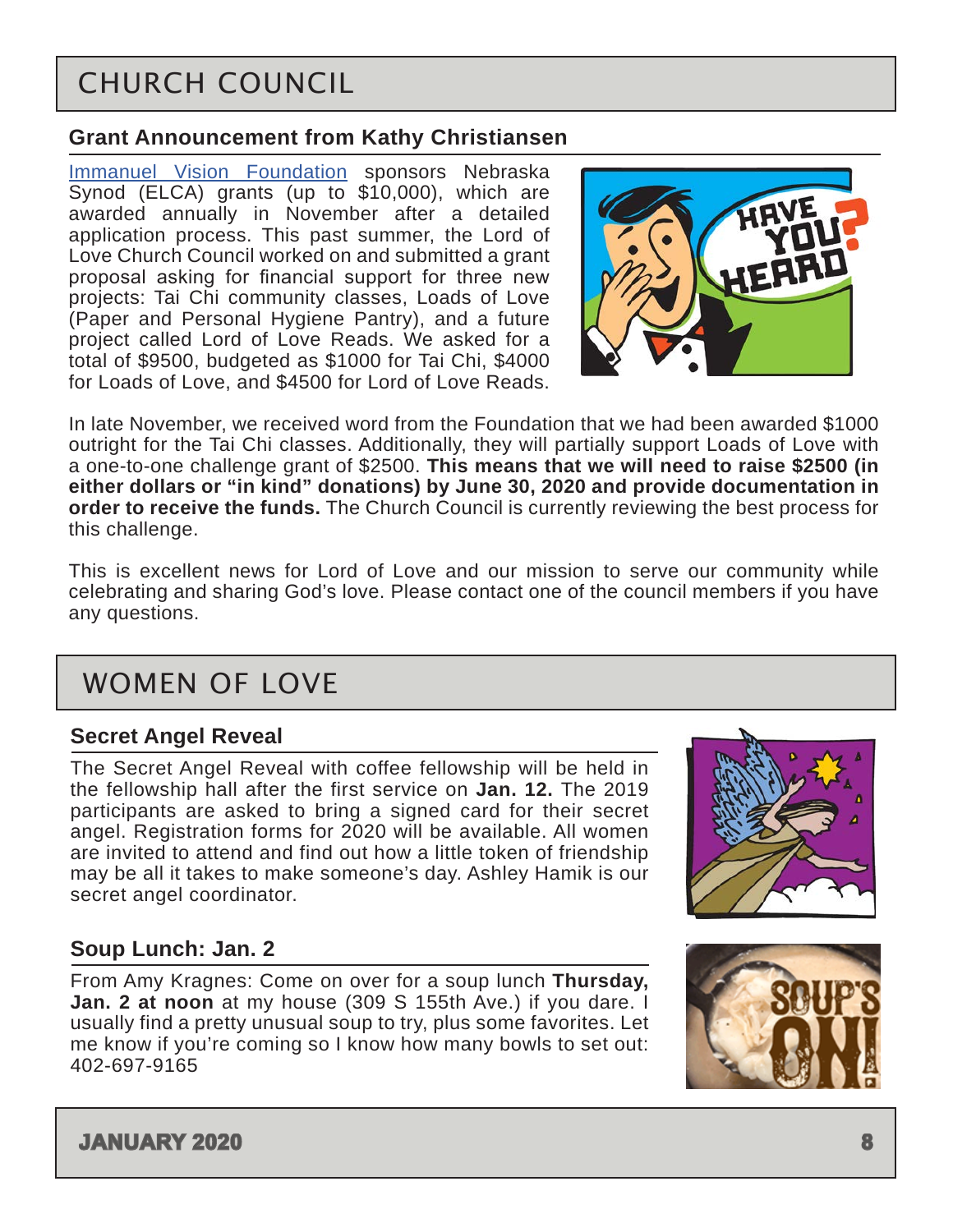## WOMEN OF LOVE

#### **"Gather" Bible Study**

A new four-month Bible study begins in January: We are called! by the Rev. Kathryn A. Kleinhans, PhD.

Martin Luther used the word "vocation" or "calling" to refer to all aspects of human life. We are called to respond to God not just in our personal relationship with God but in our relationships with family and friends, in our work, and in our communities. This four-part Bible study will explore stories from the Old and New Testament. As we reflect on how our biblical forebears heard and responded to God's call, we will gain insight into how God is calling us—and how God may be calling others through us.

#### **Session 1: Hearing God's Call**

This session focuses on men and women in the Old Testament. Some of them heard and recognized God's call clearly. Others struggled to realize that it was God who was calling them or exactly what God was calling them to do. What can we learn from their stories?



The Monday evening Bible study will *not* meet in January but will resume in February. Because it is the beginning of a new study, members of that group (and all women) are invited to attend the Wednesday study on **Jan. 8 at 6 p.m.** in the Mary Room at church.

#### **Lutheran Women of Omaha**

Lutheran Women of Omaha will meet at Rejoice! Lutheran Church, 2550 S. 138th St. on **Tuesday, Jan. 14**, 2020 for a noon luncheon (\$7). The program will be Heartland Family Services and the freewill offering has been designated for that ministry. Please make reservations by 3 p.m. on Jan. 12, with Ruth Manning, 402-451-0221. All women are invited.

#### **NSWO Ministry Priorities**

Six resolutions were received at the NSWO Biennial Convention and Gathering and adopted. One of them is **Resolution 2019:4 — TIME OF PRAYER TO END HUMAN TRAFFICKING** and begins with the following (the entire resolution can be found in the November issue of *Expressions* on the [NSWO web site\)](https://nswowebmaster.wixsite.com/welca): THEREFORE be it resolved that January 11 – February 2, 2020 be established as a time of prayer in the congregational units of the Nebraska Synod to end human trafficking, …

#### **What can we as individuals do?**

Mark your calendars: **Jan. 11 – Feb. 2, 2020.** During your personal prayers and prayers in your congregational unit, pray to end human trafficking. Resources are available at: [https://nswowebmaster.](https://nswowebmaster.wixsite.com/welca/copy-of-about-us-2 ) [wixsite.com/welca/copy-of-about-us-2](https://nswowebmaster.wixsite.com/welca/copy-of-about-us-2 )

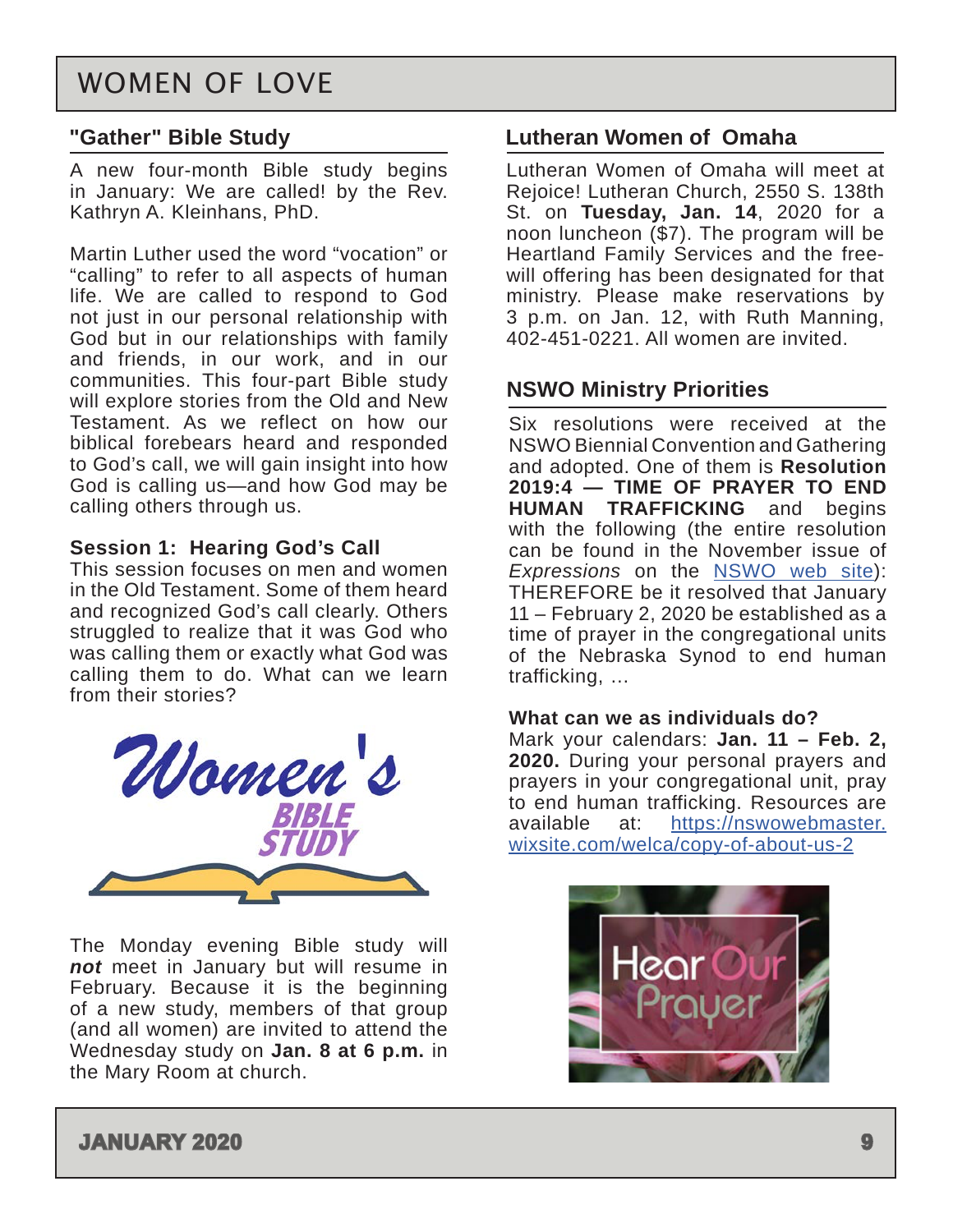## <span id="page-9-0"></span>WOMEN OF LOVE

#### **NSWO Winter Retreat: Jan. 18**

The Nebraska Synodical Women's Organization has scheduled its annual Winter Retreat for **Saturday, Jan. 18, 2020.** It will be held from 8:30 a.m.—3 p.m. at St. Paul's Lutheran Church in Grand Island. The theme is "What Does This Mean?" and the theme verse is Acts 1:8: *But you will receive power when the Holy Spirit comes on you; and you will be my witnesses in Jerusalem, and in all Judea and Samaria and to the ends of earth.*

Bishop Brian Maas will lead the Bible study. There will be speakers on horticulture, Ruth and Naomi, exercise, healthy eating, praying, laughing and being healthy all in one, and much more. The offering has been designated for Nebraska Lutheran Outdoor Ministries.

Registration is \$18 and registration forms are on the Women's bulletin board on the south



wall of the narthex. Forms are **due on Monday, Jan. 18.**

#### **WELCA 11th Triennial Convention**

The 11th Triennial Convention of the Women of the ELCA will be held **July 14- July 16, 2020** in Phoenix, Arizona. Early registrations are **due by Jan. 6** at \$325. After that date, the registration fee will be \$375. Registration forms are available at [https://www.womenoftheelca.org/new](https://www.womenoftheelca.org/new-triennial-event-page)[triennial-event-page](https://www.womenoftheelca.org/new-triennial-event-page)

The convention will be followed by the 11th Triennial Gathering, **July 16-July 19, 2020.**

#### .........

#### **Dates to Remember**

**Jan. 11-Feb. 2:** Pray to end human trafficking

**February TBA:** Bowling for Jesus family event

**April 18:** Metro East Women's Spring Gathering at Lord of Love

## MEN'S NEWS CORNER

#### **Men's Breakfast**

The men's ministry group meets for breakfast, fellowship and study on Saturday mornings at 7 a.m. in the fellowship hall. All men are invited.



"Our hope is not in the new year, but in the One who makes all things new." —Unknown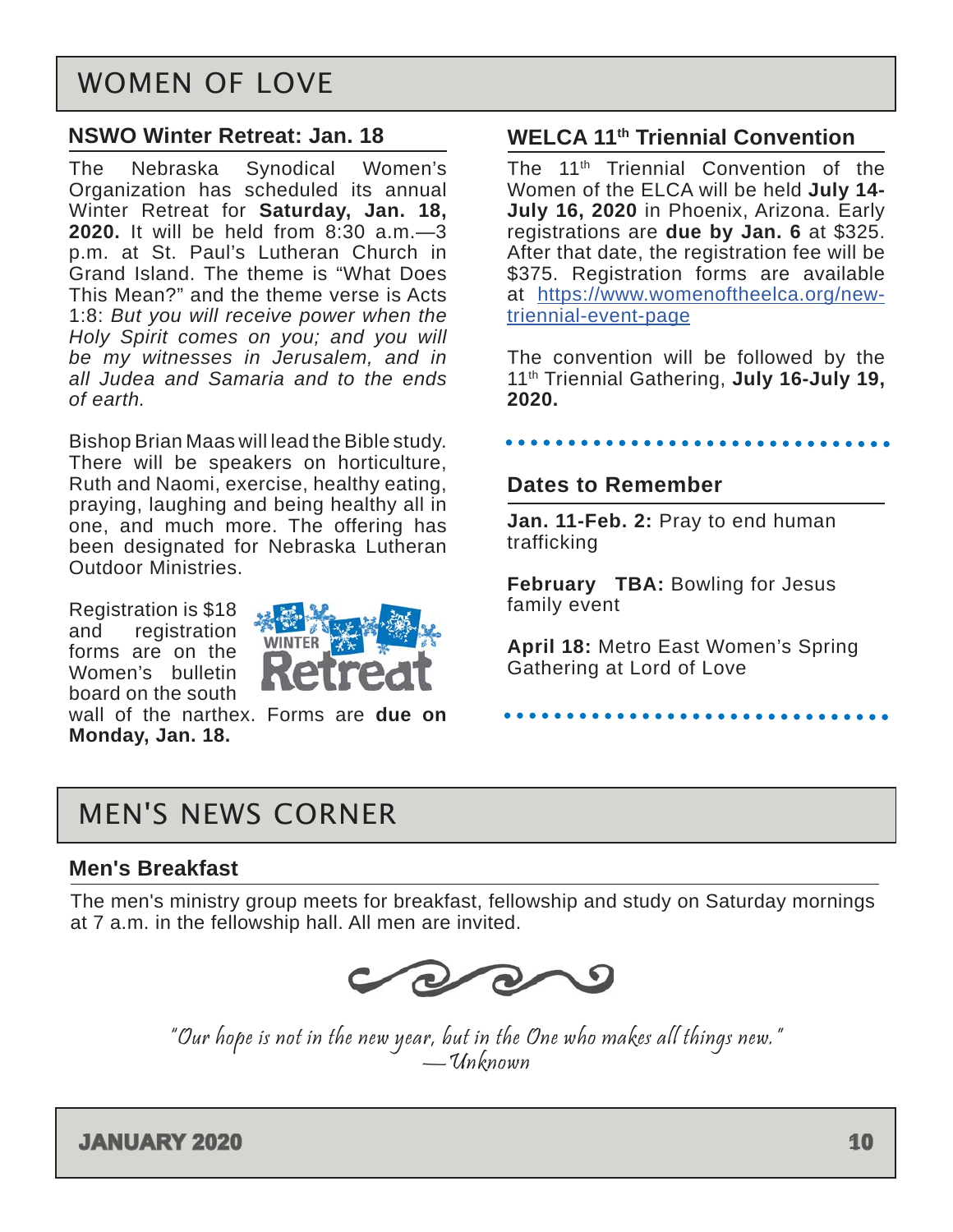## <span id="page-10-0"></span>IN OUR PRAYERS

Janet Baker *Jackie and Paul Barnett* Connie Bennett (cousin of Karen Armitage) *Kate Boarts (mother of David & grandmother of Chris Boarts)* Kathy Campina (cousin of Rose Roberts) *Gloria Chalkley (friend of Ann Kroll)* Jason Combes *Larry Czapla* Jim Edwards (uncle of John Edwards) *Mardi Fiske* Babette Garder (mother of Kenn Garder) *Olivia Griffin (daughter of Scott and Dana Griffin)* Ed & Janet Guthrie *Pr. Joe Hernandez – Missionary in the Middle East (cousin of David & Chris Boarts)* David Hojnacke (neighbor of the Armitage family) *Janet Jensen (mother of Dawn Burton)* Juanita Kiesel (friend of Mary Lou) *Lucy Klos (sister-in-law of Mike & Christie Klos)* Lester (friend of Paul Barnett) *Ken Lineweaver (step-dad of Gwen Edwards)* Don Lueders (brother of Dave Lueders) *Lisa Lueders (sister-in-law of Dave Lueders)*

Tillie Mathiasen (grandmother of Todd Meyer)

*Cindy Moos (friend of Tom and Beth Olson)* Eileen Nagle (mother-in-law of Tara Novak) *Vern Nemitz (uncle of Paula Foster)* Bill Pickens *Otto & Leona Piehl (parents of Deb Lund)* Sarge Schuchard *Peggy Seck (cousin of Ann Kroll)* Nancy Shinrock *Ron & Brenda Thom* Roslynn Thom (sister of Ron Thom) *Betty Thompson (mother of Beth Olson)* Bill Todd (husband of Pam Todd) *Stephanie Ulrich (relative of Paula Foster)* Steve Wiitala (friend of Karen Mullen) *Pat Wineinger*

Caregivers and those who suffer with addictions and depression, those seeking employment, those dealing with infertility or seeking to adopt.

#### **Those Who Mourn**

Family and friends of Diane Wiener (former LoL youth sponsor & friend of the Armitages)

#### **Those Who Are Deployed**

Abel Avalos, son of Miguel & Rosie Avalos Brian Kroeger, friend of the Lueders family

*To add a name to the "In Our Prayers" section, email marylou@lord-of-love.org, contact the office at 402.493.2946, or fill out a prayer request note available in the narthex and place it in the basket.* 

## LOVE NOTES

Deb Lund

#### **From Jackie Combes:**

Joe and I would like to thank you for your prayers and support as we went through my knee challenges. I am finally healed and finished with physical therapy. I'm looking forward to the second knee being replaced on March 27. Thank you too for all your prayers for Jason. He continues to have some struggles, but your prayers and

*Chris Martin (brother of Connie Martin)*

support have given us great comfort. We wish each of you a wonderful New Year.

#### **From Dennis Hindemith:**

Thank You All you Lord of Love Angels for all your Prayers, Get Well Cards and Telephone Calls. I am now Cancer Free. Thank you.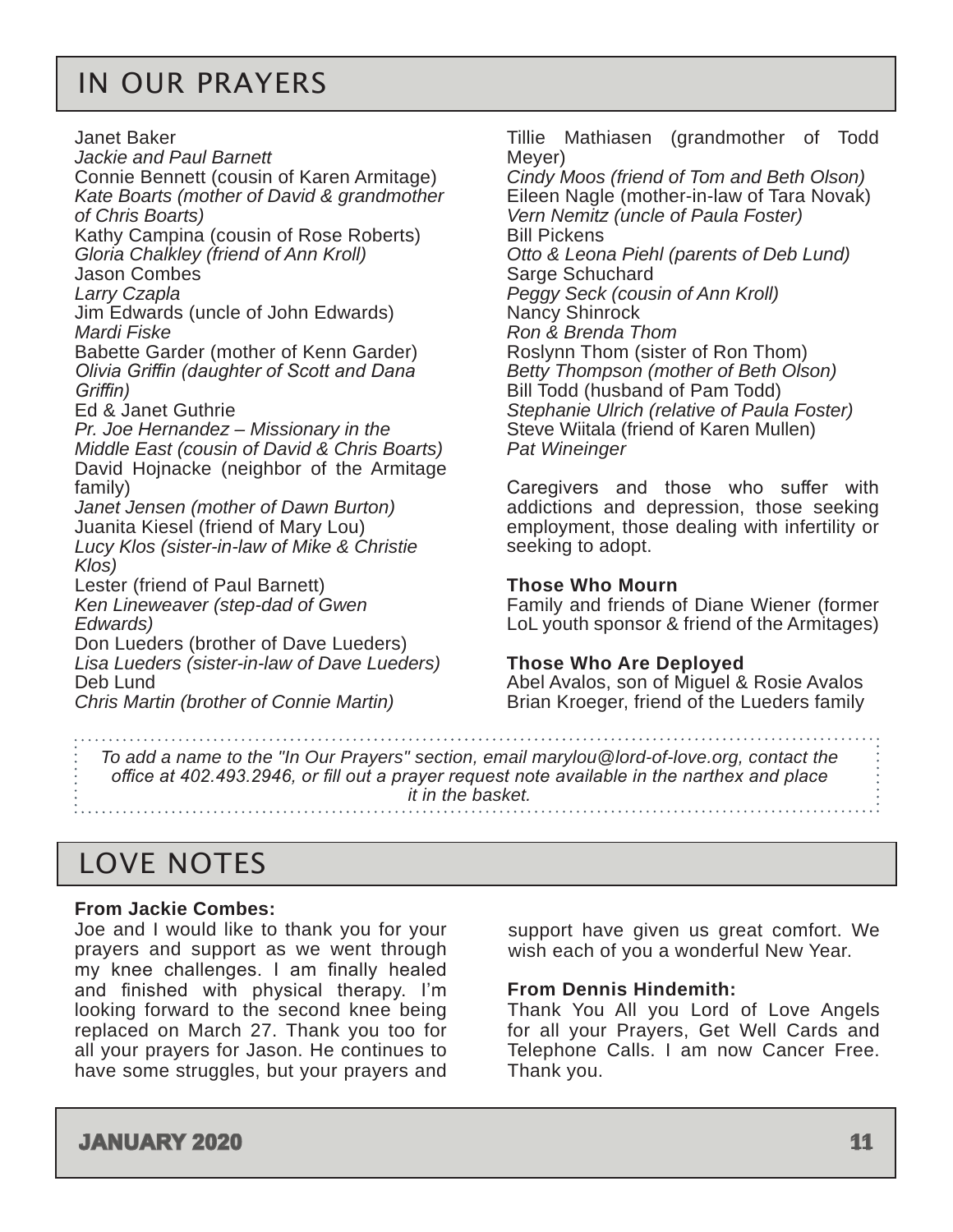# <span id="page-11-0"></span>WORSHIP SERVANTS

|                                                                                | 8:00 a.m. Service                  | 10:30 a.m. Service                 |  |  |  |  |
|--------------------------------------------------------------------------------|------------------------------------|------------------------------------|--|--|--|--|
| <b>January 5</b>                                                               |                                    |                                    |  |  |  |  |
| <b>Greeters</b>                                                                | <b>Paul and Sue Dieter</b>         | Tom and Beth Olson                 |  |  |  |  |
| Liturgist                                                                      | Paul Murphy                        | Susan Lueders                      |  |  |  |  |
| <b>Communion Servers</b>                                                       | Peg Murphy                         | Dave Lueders                       |  |  |  |  |
|                                                                                | Dave Hild                          | Julie Thompson                     |  |  |  |  |
|                                                                                | Jason and Bailee Shupp             | Tom and Beth Olson                 |  |  |  |  |
| <b>Altar Care</b>                                                              | Pat & Jesse Brewer                 | Ann & Paul Kroll                   |  |  |  |  |
| <b>CD Recording</b>                                                            |                                    | Pat Brewer                         |  |  |  |  |
| January 12                                                                     |                                    |                                    |  |  |  |  |
| <b>Greeters</b>                                                                | Doug and Cathy Aden                | Ruth Manning, Shelby Lamoureux     |  |  |  |  |
| Liturgist                                                                      | Kenn Garder                        | Ashley Hamik                       |  |  |  |  |
| <b>Communion Servers</b>                                                       | Shari Garder                       | Paul and Ann Kroll                 |  |  |  |  |
|                                                                                | <b>Bill Baker</b>                  | Tom and Beth Olson                 |  |  |  |  |
|                                                                                | <b>Todd and Lisa Meyer</b>         |                                    |  |  |  |  |
| <b>Altar Care</b>                                                              | <b>Heather Christensen</b>         | Claudia & Don Rowen, Connie Martin |  |  |  |  |
| <b>CD Recording</b>                                                            |                                    | Paul Christenson                   |  |  |  |  |
| January 19                                                                     |                                    |                                    |  |  |  |  |
| <b>Greeters</b>                                                                | Harry Naasz, Brandon Zalesky       | Paul and Deb Christenson           |  |  |  |  |
| Liturgist                                                                      | <b>Heather Christensen</b>         | Karen Mullen                       |  |  |  |  |
| <b>Communion Servers</b>                                                       | Heather, Kayci, and Brayden Hansen | <b>Miguel and Rosie Avalos</b>     |  |  |  |  |
|                                                                                | <b>Brandon Zalesky</b>             | Kathy Christiansen                 |  |  |  |  |
|                                                                                |                                    | Lori Vandeventer                   |  |  |  |  |
| <b>Altar Care</b>                                                              | Sue Dieter, Cathy Aden             | <b>Susan Senff</b>                 |  |  |  |  |
| <b>CD Recording</b>                                                            |                                    | Dave Lueders                       |  |  |  |  |
| <b>January 26</b>                                                              |                                    |                                    |  |  |  |  |
| <b>Greeters</b>                                                                | Mike and Christie Klos             | Rett and Judy Messerschmidt        |  |  |  |  |
| Liturgist                                                                      | Ron Thom                           | Paul Christenson                   |  |  |  |  |
| <b>Communion Servers</b>                                                       | Paul Concannon                     | Deb Quadhamer                      |  |  |  |  |
|                                                                                | Kelly Duffy                        | Judy Messerschmidt                 |  |  |  |  |
|                                                                                | Dave and Judy Egr                  | John and Gwen Edwards              |  |  |  |  |
| <b>Altar Care</b>                                                              | Connie Walther, Lisa Meyer         | Rosie Avalos                       |  |  |  |  |
| <b>CD Recording</b>                                                            | Paul Murphy                        |                                    |  |  |  |  |
| <b>Ushers</b>                                                                  |                                    |                                    |  |  |  |  |
| 8:00 Jesse Brewer, Matt Willard, Brandon Hansen, Del Gust                      |                                    |                                    |  |  |  |  |
| 10:30 Brian Lund, Deb Lund, Doug Armitage, Darrell Wineinger, Mitchell Griffin |                                    |                                    |  |  |  |  |